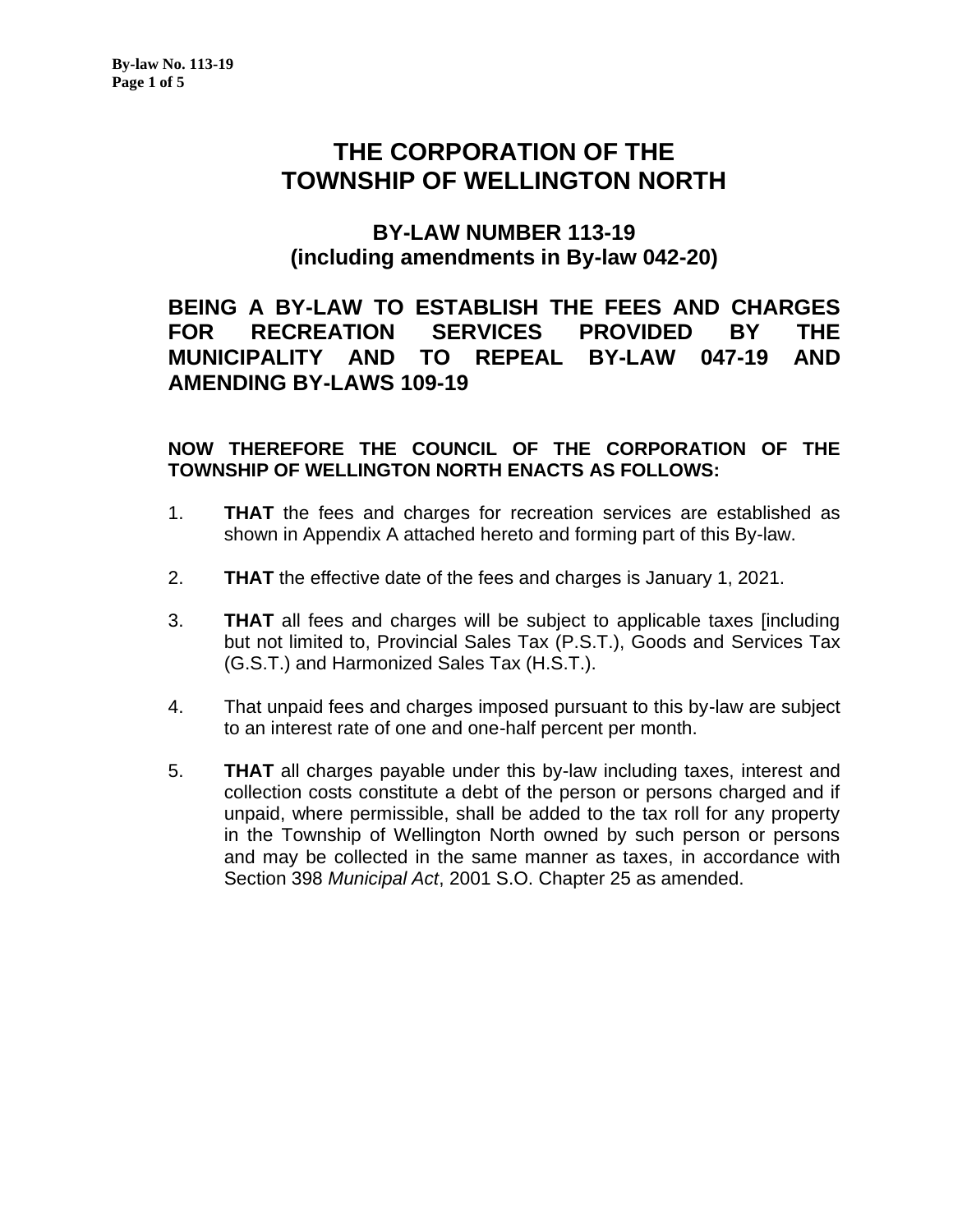- 6. **THAT** this by-law shall be known as the "Recreation Fees and Charges By-law".
- 7. **THAT** this by-law shall come into force on January 1, 2021.
- 8. **THAT** By-law 047-19 and amending By-law 109-19 be repealed on January 1, 2021.

**READ A FIRST, SECOND AND THIRD TIME AND FINALLY PASSED THIS 16TH DAY OF DECEMBER, 2019.**

**ANDREW LENNOX, MAYOR**

## **KARREN WALLACE, CLERK**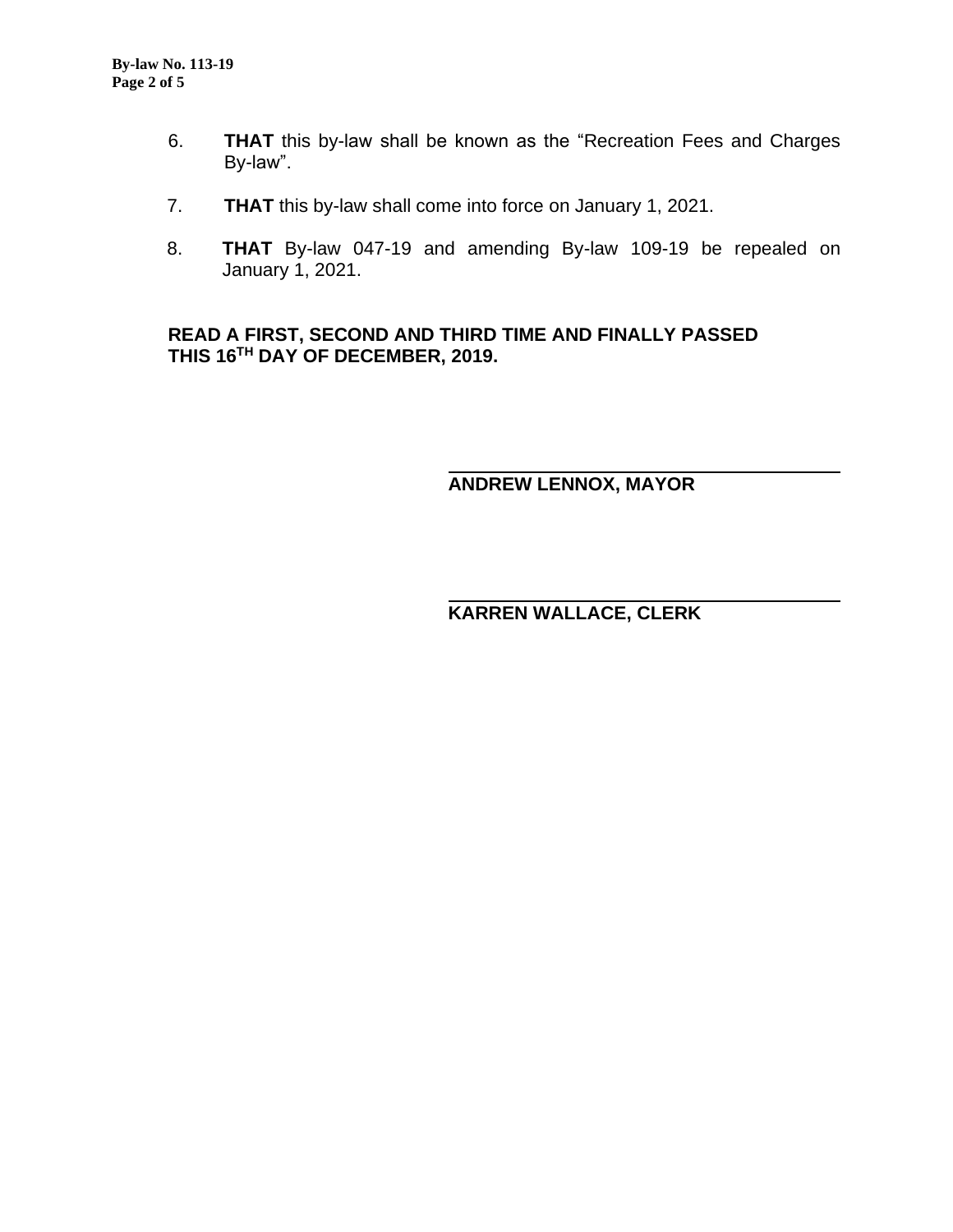# **APPENDIX A (amended by By-law 042-20)**

|                                                           | 2021     | 2021 Holiday |
|-----------------------------------------------------------|----------|--------------|
| <b>LARGE HALL &amp; AUDITORIUM</b>                        |          |              |
| Stag & Doe                                                | \$857.25 | \$1,028.75   |
| Prime Rental (Friday to Sunday)                           | \$651.25 | \$781.50     |
| Wedding Set Up (Friday 8:30am to 4pm)                     | \$156.00 |              |
| Non-Prime (Monday to Thursday)                            | \$365.25 | \$438.25     |
| Tournament Rates (Minor Sports)                           | \$258.00 | \$309.50     |
| Hourly Rate                                               | \$60.00  | \$75.00      |
| <b>SMALL HALLS &amp; MEETING ROOMS</b>                    |          |              |
| Conn Hall                                                 | \$81.00  |              |
| Damascus Hall                                             | \$88.50  |              |
| Arthur Upper Leisure Hall (NL 160, LnD 160, LwD 160)      | \$233.50 | \$280.25     |
| Mount Forest Upper Leisure Hall (L75, NL 85, Chairs 120)  | \$233.50 | \$280.25     |
| Mount Forest Plume Room (L60, NL 70, Chairs 90)           | \$233.50 | \$280.25     |
| Mount Forest Lower Leisure Hall (L75, NL 85, Chairs 120)  | \$233.50 | \$280.25     |
| Hourly Rate                                               | \$35.00  | \$47.50      |
| <b>SPECIAL USER GROUP RATES</b>                           |          |              |
| Lions Club Bingo                                          | \$191.50 | \$229.75     |
| <b>Blood Donor Clinic</b>                                 | \$185.50 | \$220.12     |
| Seniors Club / Shuffleboard (per hour)                    | \$18.50  | \$21.50      |
| Mount Forest Family Health Team (per hour)                | \$22.00  |              |
| Local User Groups (Meeting Space)                         | \$0.00   |              |
| <b>ARENA FLOOR (SUMMER)</b>                               |          |              |
| Minor Sports (per hour)                                   | \$52.50  | \$63.00      |
| <b>Local Sports Adult (per hour)</b>                      | \$64.50  | \$77.25      |
| <b>Non-Resident Sports Adult (per hour)</b>               | \$72.00  | \$86.75      |
| Non Prime Sports (per hour): Monday to Thursday 8am - 3pm | \$40.00  |              |
| Prime Event Rental (Daily): Friday to Sunday              | \$651.25 | \$781.50     |
| Non Prime Event Rental (daily): Monday to Thursday        | \$365.25 | \$438.25     |
| <b>ARENA FLOOR ICE (WINTER)</b>                           |          |              |
| Minor Sports (per hour)                                   | \$114.75 | \$137.75     |
| Local Adults (per hour)                                   | \$135.00 | \$162.00     |
| Non Prime (per hour): Monday to Friday 7am - 3pm          | \$114.75 | \$137.75     |
| Open/Available Sell-Off Ice Rental (per hour)             | \$60.00  |              |
| (booked less that 24hours in advance)                     |          |              |
| School Skating Rate (per hour)                            | \$55.50  |              |
| Non Resident (per hour)                                   | \$154.00 | \$184.75     |
| Mount Forest Summer Ice (per hour)                        | \$167.50 | \$200.00     |
| <b>BALL DIAMONDS</b>                                      |          |              |
| Local Minor Ball - no lights (per game)                   | \$39.25  | \$46.25      |
| Adult Rates - no lights (per game)                        | \$48.00  | \$56.50      |
| Tournament - serviced (daily)                             | \$226.00 | \$265.75     |
| Tournament - not serviced (daily)                         | \$155.00 | \$185.00     |
| Lights (per game)                                         | \$15.50  | \$18.75      |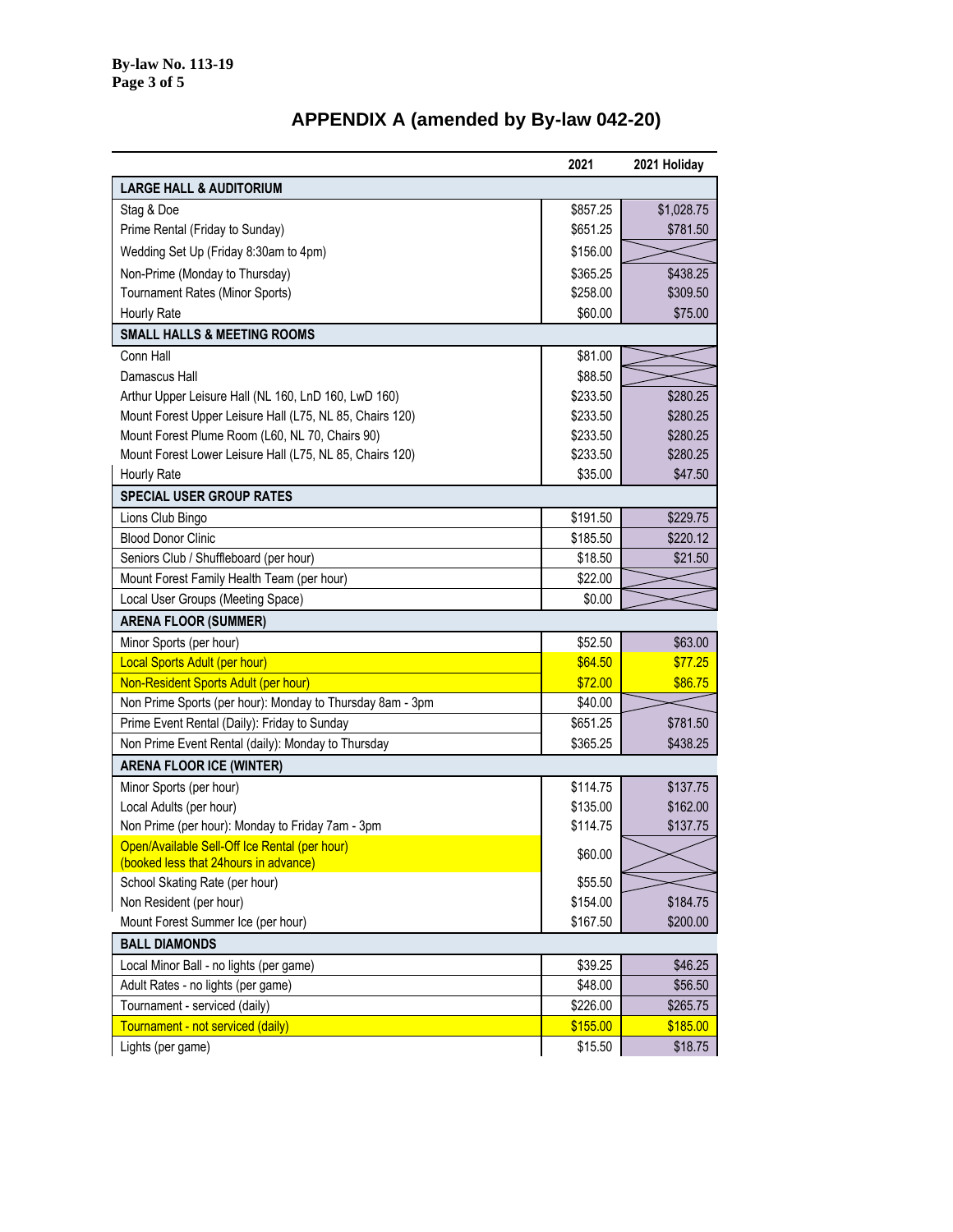| <b>SOCCER FIELDS</b>                                                                    |                     |          |  |  |
|-----------------------------------------------------------------------------------------|---------------------|----------|--|--|
| Per Game                                                                                | \$30.00             | \$36.26  |  |  |
| Seasonal Rate for Minor Soccer                                                          | \$6,756.50          |          |  |  |
| Tournament - not serviced (daily)                                                       | \$155.00            | \$185.00 |  |  |
| Lights On - Charge per Game                                                             | \$15.50             | \$18.75  |  |  |
| <b>PAVILIONS</b>                                                                        |                     |          |  |  |
| Daily Rental                                                                            | \$233.50            | \$280.25 |  |  |
| Hourly Rate                                                                             | \$35.00             | \$47.50  |  |  |
| Camping (Special Events Only) Daily Rate                                                | \$35.00             | \$47.50  |  |  |
| <b>STORAGE SPACE</b>                                                                    |                     |          |  |  |
| Outdoor                                                                                 | \$255.75            |          |  |  |
| Interior Storage Room                                                                   | \$322.50            |          |  |  |
| JR. C - Club Room                                                                       | \$634.75            |          |  |  |
| <b>CORKAGE</b>                                                                          |                     |          |  |  |
| 7 oz Plastic Cup                                                                        | \$0.13              |          |  |  |
| 14 oz Plastic Cup                                                                       | \$0.18              |          |  |  |
| Bag of Ice                                                                              | \$3.65              |          |  |  |
| 2L Bottle of Pop                                                                        | \$3.65              |          |  |  |
| <b>Wrist Bands</b>                                                                      | \$0.28              |          |  |  |
| <b>SPONSORSHIPS &amp; ADVERTISING</b>                                                   |                     |          |  |  |
|                                                                                         |                     |          |  |  |
| Public Skating Sponsorship (1.5 hours)                                                  | \$150.00            |          |  |  |
| Public Swimming Sponsorship (2 hours)                                                   | \$150.00            |          |  |  |
| Baseball Diamond Advertising (3.5' x 6')                                                | \$385.00            |          |  |  |
| Mount Forest Walking Track Advertisment (3.5' x 6')                                     | \$385.00            |          |  |  |
| Arthur Wall Advertisment (3.5' x 6')                                                    | \$385.00            |          |  |  |
| Single Board Advertisment (4' x 8')                                                     | \$385.00            |          |  |  |
| Ice Resurfacer Advertising (per year, 3 year agreement)                                 | \$1,500.00          |          |  |  |
| Score Clock Advertisement (4 sides)                                                     | \$423.50            |          |  |  |
| One Time Lexan Fee (Initial Installation Board Advertisment)                            | \$300.00            |          |  |  |
| <b>SKATING &amp; WALKING TRACK GENERAL ADMISSION (includes HST)</b>                     |                     |          |  |  |
| 1 Visit - Individual Skating                                                            | \$3.00              |          |  |  |
| 1 Visit - Stick & Puck                                                                  | \$5.00              |          |  |  |
| 1 Visit - Family Skate: up to 5 members same household                                  | \$10.00             |          |  |  |
| 10 Visit Pass - Individual Skating                                                      | \$25.00             |          |  |  |
| 10 Visit Pass - Stick & Puck                                                            | \$40.00<br>\$100.00 |          |  |  |
| 10 Visit Pass - Family Skate: up to 5 members same household<br>1 Visit - Walking Track | \$2.50              |          |  |  |
| Monthly Pass - Walking Track                                                            | \$16.00             |          |  |  |
|                                                                                         |                     |          |  |  |
| <b>SWIMMING LESSONS (includes HST)</b>                                                  |                     |          |  |  |
| Parent & Tot 1, 2, 3                                                                    | \$70.00             |          |  |  |
| Preschool A, B, C                                                                       | \$75.00             |          |  |  |
| Beginner                                                                                | \$75.00             |          |  |  |
| Swimmer 1 - 4                                                                           | \$75.00             |          |  |  |
| Swimmer 5 - 10                                                                          | \$80.00             |          |  |  |
| Bronze Medallion & Emergency 1st Aid with CPR B                                         | \$200.00            |          |  |  |
| Bronze Cross with CPR C                                                                 | \$175.00            |          |  |  |
| 1/2 Hour Private Lesson (5 Lessons)                                                     | \$120.00            |          |  |  |
| 1/2 Hour Private Lesson (10 Lessons)                                                    | \$220.00            |          |  |  |
| 1/2 Hour Semi-Private Lesson (5 Lessons)                                                | \$100.00            |          |  |  |
| 1/2 Hour Semi-Private Lesson (10 Lessons)                                               | \$180.00            |          |  |  |
| Non Resident Fee                                                                        | \$18.00             |          |  |  |